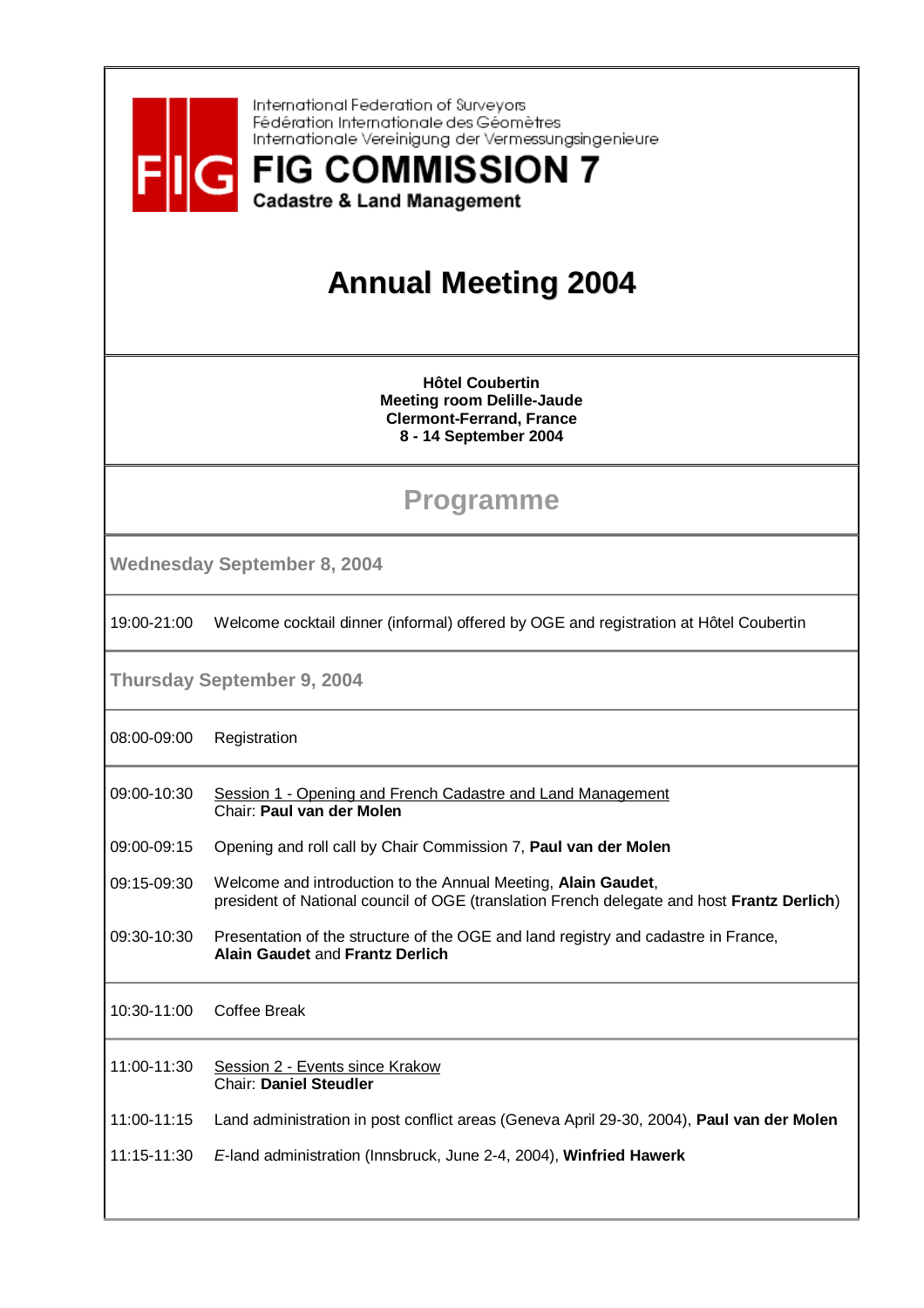| 11:30-12:30                                   | Session 3 - Developments in the industry<br><b>Chair: Mikko Uimonen</b>                                  |  |
|-----------------------------------------------|----------------------------------------------------------------------------------------------------------|--|
| 11:30-12:00                                   | Innovations and ESRI, Kevin Daugherty                                                                    |  |
| 12:00-12:30                                   | Innovations and Intergraph, Pierre le Roux and Bruce Hall                                                |  |
| 12:30-14:00                                   | Lunch Break                                                                                              |  |
| 14:00-17:30                                   | Session 4 - Break out sessions + Excursion                                                               |  |
| 14:00-15:30                                   | Excursion Géomètre Expert DG Conseils, Working Group 7.1 and 7.2 (departure 13:45)                       |  |
| 14:00-15:30                                   | Working Group 7.3 on 'Advances in modern LA'<br><b>Chair: Winfried Hawerk</b>                            |  |
| 16:00-17:30                                   | Excursion Géomètre Expert DG Conseils, Working Group 7.3 (departure 15:45)                               |  |
| 16:00-17:30                                   | Working Group 7.1 on 'Creating LA in formal and informal environment'<br>Chair: András Osskó             |  |
| 16:00-17:30                                   | Working Group 7.2 on 'Instruments for land distribution'<br>Chair: Mikko Uimonen (Meeting room Victoire) |  |
| 15:30-16:00                                   | <b>Tea Break</b>                                                                                         |  |
| 18:00-18:30                                   | Session 5 - Reports break out sessions<br>Chair: Conrad Tang                                             |  |
| 18:00-18:10                                   | Report Working Group 7.1 by András Osskó                                                                 |  |
| 18:10-18:20                                   | Report Working Group 7.2 by Mikko Uimonen                                                                |  |
|                                               | 18:20-18:30 Report Working Group 7.3 by Winfried Hawerk                                                  |  |
| 19.00                                         | Dinner at Hôtel Coubertin                                                                                |  |
| Friday September 10, 2004                     |                                                                                                          |  |
| <b>Symposium on Modern Land Consolidation</b> |                                                                                                          |  |
| <b>Saturday September 11, 2004</b>            |                                                                                                          |  |
| <b>Symposium on Modern Land Consolidation</b> |                                                                                                          |  |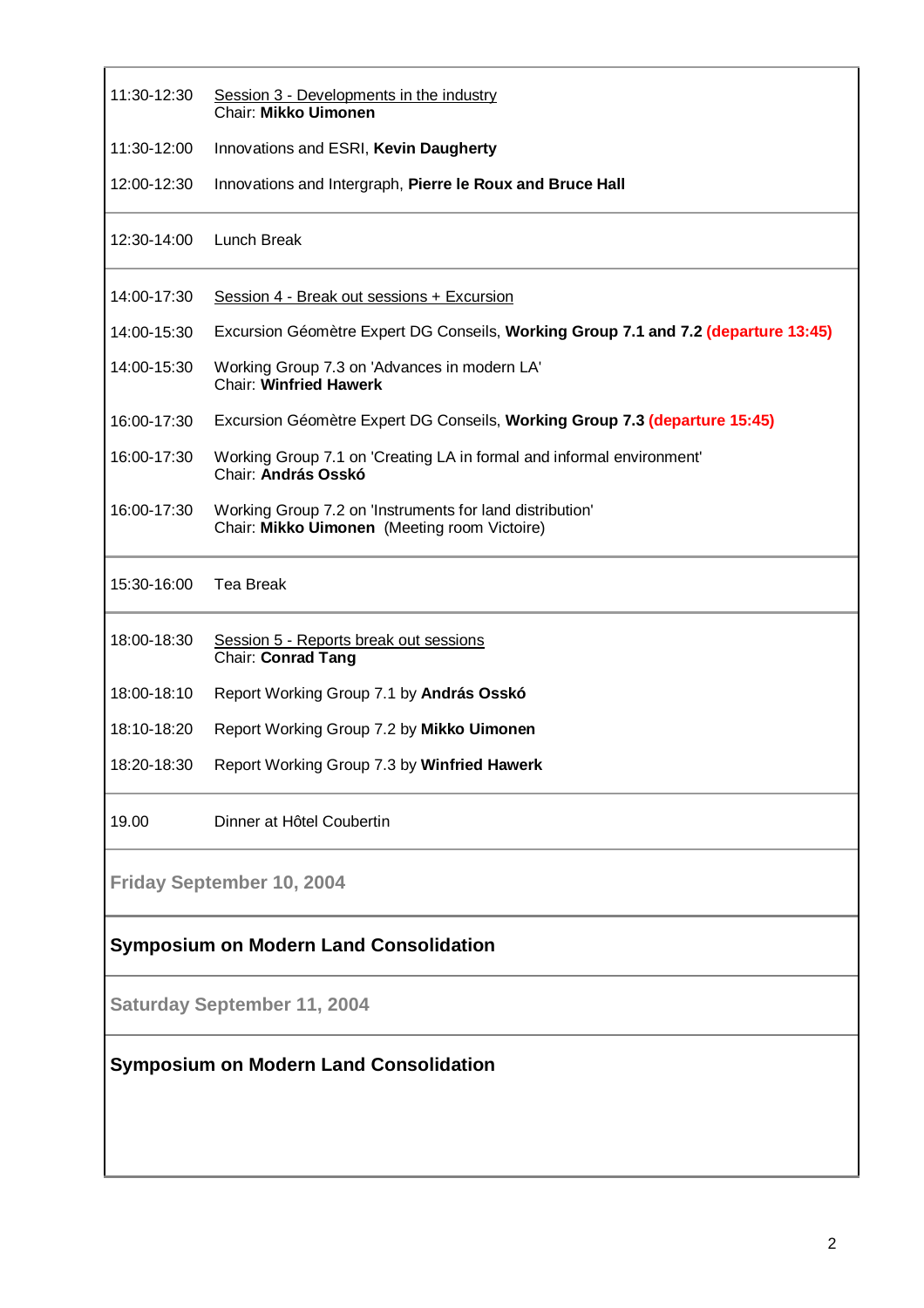| <b>Sunday September 12, 2004</b> |                                                                                                                                  |  |
|----------------------------------|----------------------------------------------------------------------------------------------------------------------------------|--|
| 09:00                            | Departure Hôtel Coubertin                                                                                                        |  |
| 10:30-12:00                      | Technical Excursion to the Ambert region<br>Reception and short presentation about land consolidation at the City Hall of Ambert |  |
| 12:30-14:00                      | Lunch Break at Restaurant La Chaumière in Ambert                                                                                 |  |
| 14:00-17:00                      | Social Excursion to wood paper mill<br>1 hour hike for the olympic spirit of Commission 7(or rest in the parc nearby the mill)   |  |
| 19:00                            | Commission 7 dinner at Restaurant La Chaumière in Ambert                                                                         |  |
| 00:00                            | <b>Arrival Hotel Coubertin</b>                                                                                                   |  |
| <b>Monday September 13, 2004</b> |                                                                                                                                  |  |
| 09:30-10:30                      | Session 6 - Cadastral Template<br>Chair: Francis Gäbele                                                                          |  |
| 09:30-10:00                      | PhD work, Daniel Steudler                                                                                                        |  |
| 10:00-10:30                      | Progress Cadastral Template, Daniel Steudler                                                                                     |  |
| 10:30-11:00                      | <b>Coffee Break</b>                                                                                                              |  |
| 11:00-12:30                      | Session 7 - Break out sessions                                                                                                   |  |
| 12:00-12:30                      | Session 8 - Cadastral boundary surveying                                                                                         |  |
|                                  | PhD work, Conrad Tang                                                                                                            |  |
| 12:30-14:00                      | <b>Lunch Break</b>                                                                                                               |  |
| 14:00-15:00                      | Session 9 - Country Reports<br>Chair: Apie van den Berg                                                                          |  |
| 14:00-14:20                      | Current developments in Mozambique, Simeão Cambaco                                                                               |  |
| 14:20-14:40                      | Status land redistribution and new laws in South Africa, Apie van den Berg                                                       |  |
| 14:40-15:00                      | Land Management in Portugal, José Pedro Neto                                                                                     |  |
| 15:00-15:30                      | <b>Tea Break</b>                                                                                                                 |  |